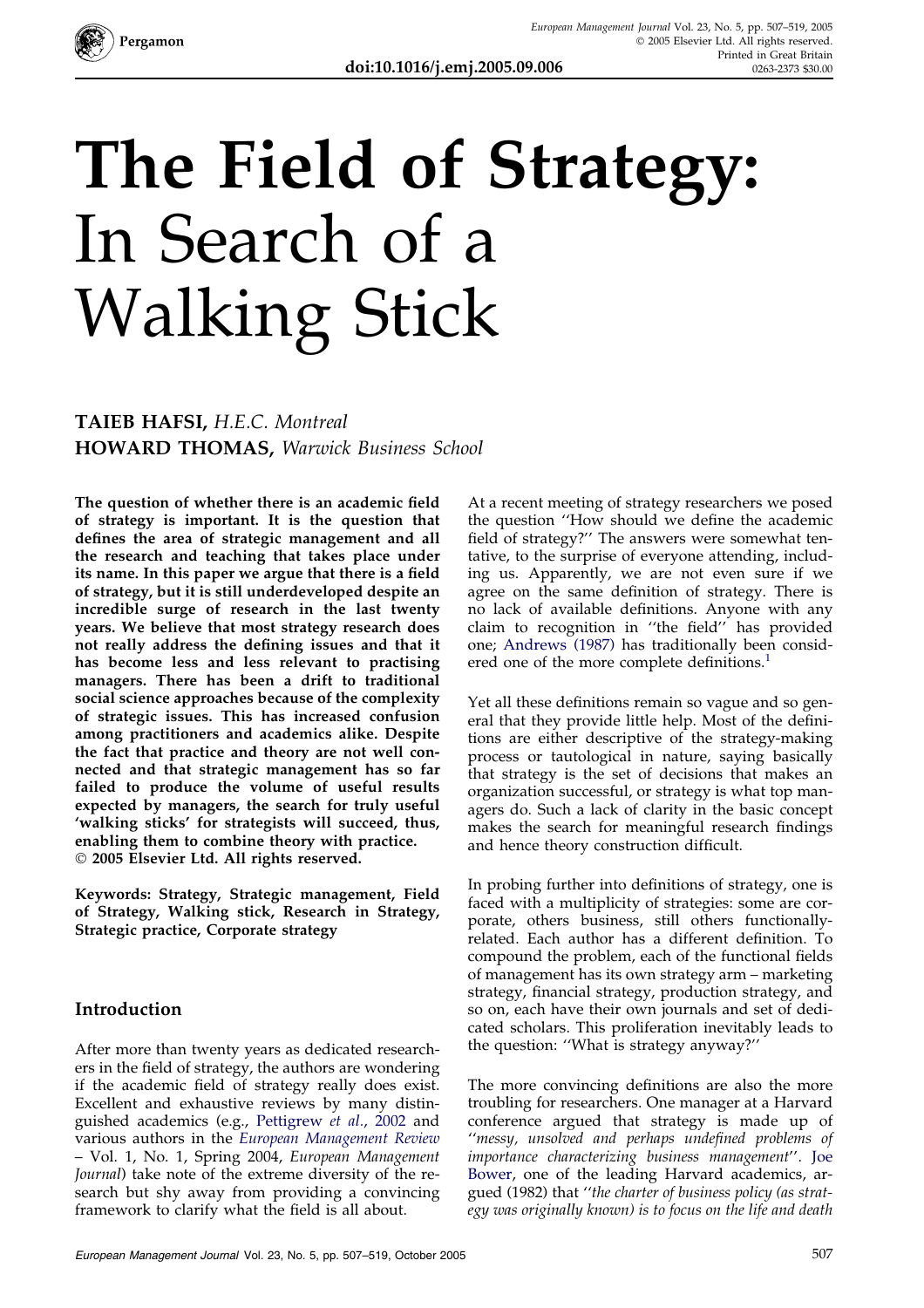issues of central interest to top management... to help top management to deal with these issues effectively, profitably, and morally.'' He went so far as to say that anything that can be made orderly and systematic should be left to the functional areas and considered out of the field of strategy.

The question of whether there is an academic field of strategy is important. In this paper we argue that there is a field of strategy, but it is still underdeveloped despite an incredible surge of research in the last twenty years. We believe that most strategy research does not really address the defining issues. As a result there are serious methodological deficiencies. First, and following on from the basic problem of the definition of strategy, there is no common understanding of the set of theoretical propositions in the field. Authors tend to construct their own propositions without consistency from one study to the next or one author to the next. Second, the understanding of the scope of the field, its phenomena, and its research methods are borrowed crudely from the more established social sciences.

To make our argument, we go first through a historical discussion of the field's knowledge development, describing the approaches that have dominated research, teaching, and practice. We observe that there has been a drift to the traditional social sciences because of the complexity of strategic issues. This has increased confusion among practitioners and academics alike. We argue further that the real challenge is to devise a new approach to theory-building that brings the field of strategy closer to reality. To suggest the nature of such an approach, we go back to the issues that have dominated debates among early general management scholars.

#### The Nature of Strategic Issues

About thirty years ago, the early courses in strategic management in business schools emphasized the need for coordination among the various activities of the firm and relied upon case studies, often developed at the Harvard Business School, to supply rich descriptions of strategy-related issues. Taking and implementing decisions that required integration across functions and levels was seen as a huge and sometimes elusive challenge. Students were introduced to the challenge early in the MBA program, with the study of a very simple case. The situation of the Harvard case study involving Midway Foods was typical. Midway was a small Chicago firm, with 100 employees. It produced a range of sweets, mostly chocolate bars. The first 'A' case was so simple that most students had a hard time staying interested. In it were described the industry, the firm history, its nature and operations, its purpose and its marketing strategy. The case ended with a short discussion with Kramer, the company president. Most students

wondered what was expected of them in such a simple and general case. Midway was, however, peculiar because of Kramer's expressed concern about defining the business and any decisions being consistent with such a definition.

The students were then exposed to additional information about Midway's management. Progressing to the 'B' case brought new challenges, with the opportunity to acquire a competitor. Should Midway do this? The 'C' case highlighted the different perspectives of the four functional departments. The students discovered that each department had its own mission, operating methods, and operational problems. More important, each functional manager had his own managerial and personal philosophy. The 'D' case was a meeting showing how difficult it was for these managers to work together. Finally the 'El' and 'E2' cases presented the President, the individual responsible for coordinating a whole that now seemed much more complex than it had seemed at first, facing decisions that could make or break Midway Foods.

Most teachers of strategic management have conducted discussions of the Midway type to expose students to the complexity of top management issues. It is not so much the operations or the marketing or the finances or human resources or power, motivation, leadership, or many other issues, but the combination of all these that make the top management job so intractable, sometimes confusing and always complex.

An academic field of strategy should be capable of providing guidance (which we describe using the metaphor 'walking sticks' for strategy) to the bewildered and shaky students and practitioners facing similar and, more realistically, much more complex issues than those described in Midway Foods. Some guidance has been provided by different concepts of strategy advanced over the last fifty years or so.

#### Concepts of Strategy

The conceptualization of strategy has taken two broad routes. The first can be called the Holistic approach, an all-embracing concept but one that stays close to reality. The emphasis was on general theories to better understand: (i) the challenges of managing the organization as a whole and (ii) the nature of top management roles and behaviours (see for example [Barnard, 1938 and Selznick, 1957](#page--1-0)). The second route, more contemporary, can be called the Analytic approach. It has followed traditional scientific methods and approaches characterised by the deconstruction of strategic problems and a focus on identifying specific relationships that are part of broader strategic phenomena (see [Thompson, 1967](#page--1-0)). With a good understanding of the analytical components of strat-